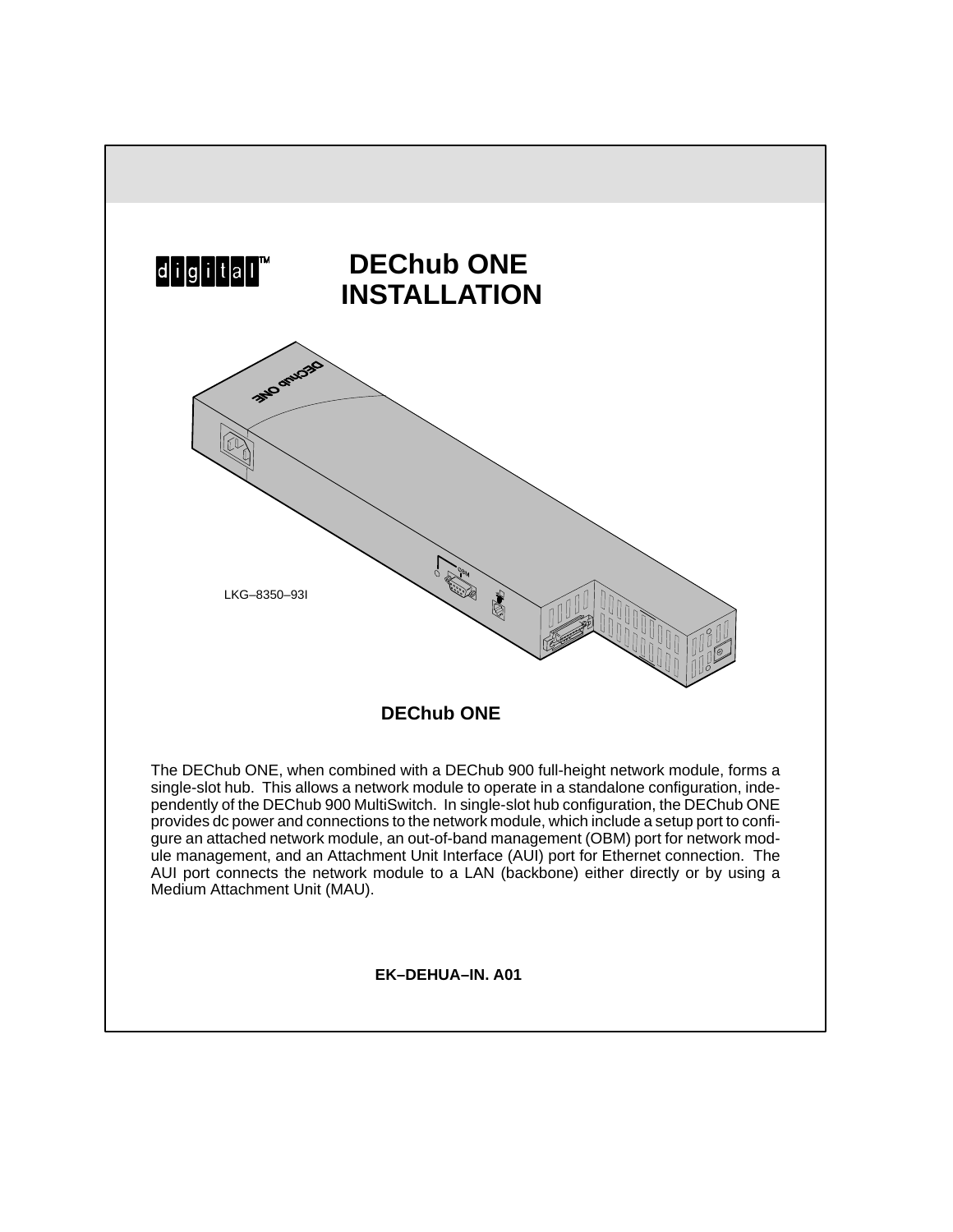## **Copyright**

### EK–DEHUA–IN. A01 August 1993

The information in this document is subject to change without notice and should not be construed as a commitment by Digital Equipment Corporation. Digital Equipment Corporation assumes no responsibility for any errors that may appear in this document.

> Copyright © 1993 by Digital Equipment Corporation All Rights Reserved. Printed in U.S.A.

> > $***$

The following are trademarks of Digital Equipment Corporation:

DEC, DECconnect, DEChub, DEChub ONE, DECrepeater, Digital, MultiSwitch, Thin-Wire, and the Digital logo.

 $***$ 

#### **FCC NOTICE** – Class A Computing Device:

This equipment generates, uses, and may emit radio frequency energy. The equipment has been type tested and found to comply with the limits for a Class A computing device pursuant to Subpart J of Part 15 of FCC Rules, which are designed to provide reasonable protection against such radio frequency interference when operated in a commercial environment. Operation of this equipment in a residential area may cause interference; in which case, measures taken to correct the interference are at the user's expense.

 $***$ 

#### **VCCI NOTICE** – Class 1 Computing Device:

This equipment is in the 1st Class category (information equipment to be used in commercial and/or industrial areas) and conforms to the standards set by the Voluntary Control Council for Interference by Data Processing Equipment and Electronic Office Machines aimed at preventing radio interference in commercial and/or industrial areas.

Consequently, when used in a residential area or in an adjacent area thereto, radio interference may be caused to radios and TV receivers, etc.

Read the instructions for correct handling.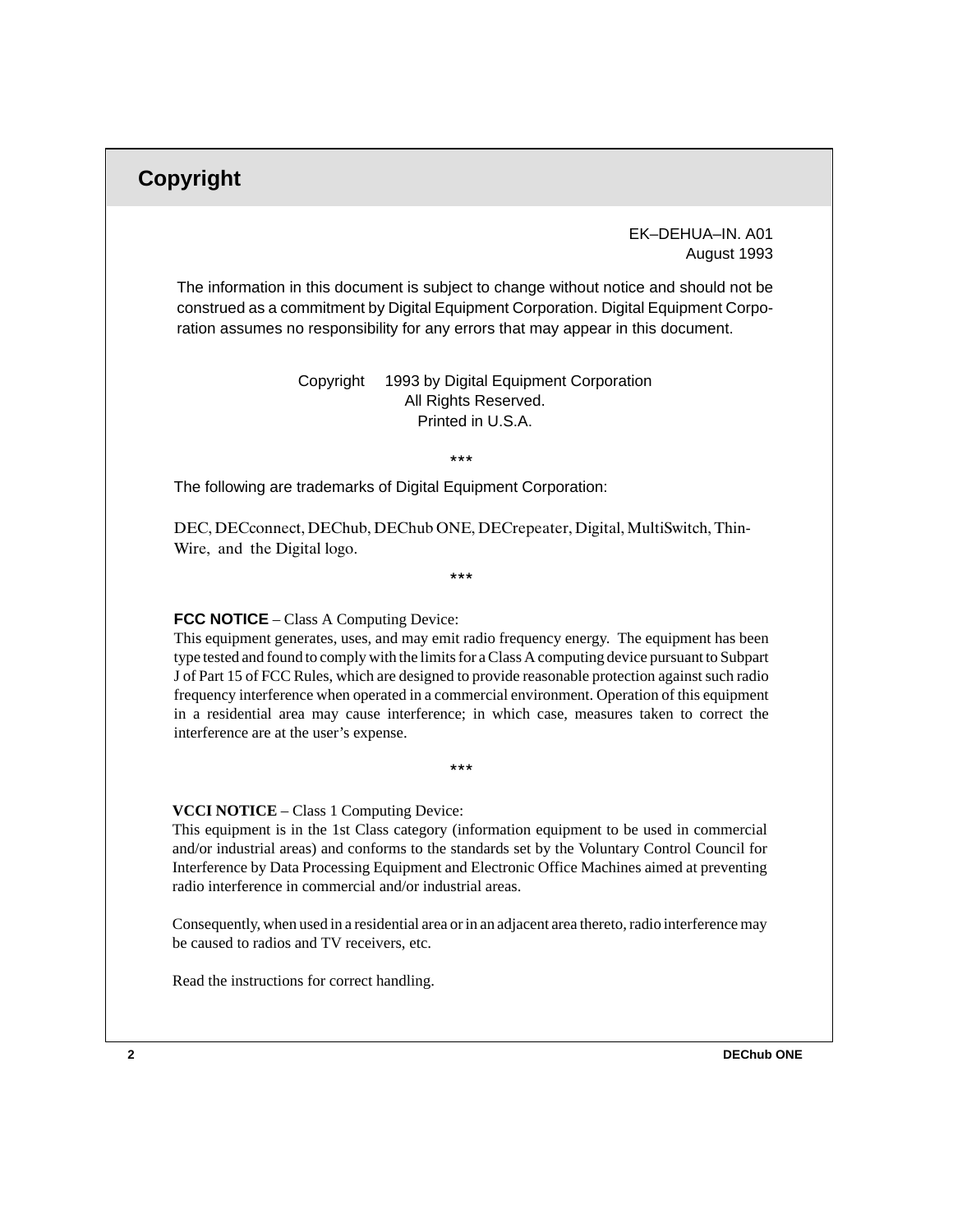# **Front Panel and Packaging**

The DEChub ONE is a member of the DEChub family of products. The figure shows a network module attached to the DEChub ONE, forming a single-slot hub. A MAU, shown as item 7, is available separately from Digital to connect to a LAN using twisted-pair,ThinWire, or fiber-optic cables.

**DEChub ONE Connectors, LED, and Optional Equipment**

- **1) DEChub ONE**
- **2) AC power connector**
- **3) OBM port LED**
- **4) 9-pin OBM port connector**
- **5) Setup port connector**
- **6) AUI port and slide latch**
- **7) 15-pin MAU (not included)**
- **8) Locking L-bracket**
- **9) DEChub 900 full-height network module**
- A DEChub ONE kit contains:
- DEChub ONE (Digital part number DEHUA–xx) and installation manual
- Power cord
- Locking L-bracket
- Rack-mount hardware

The following MAU options, and their installation manuals, are available separately. They connect the DEChub ONE's attached network module to a LAN or backbone:

- DETPM 10BaseT twisted-pair MAU
- DECXM 10Base2 ThinWire MAU
- DEFLM fiber-optic MAU





LKG–7462-93I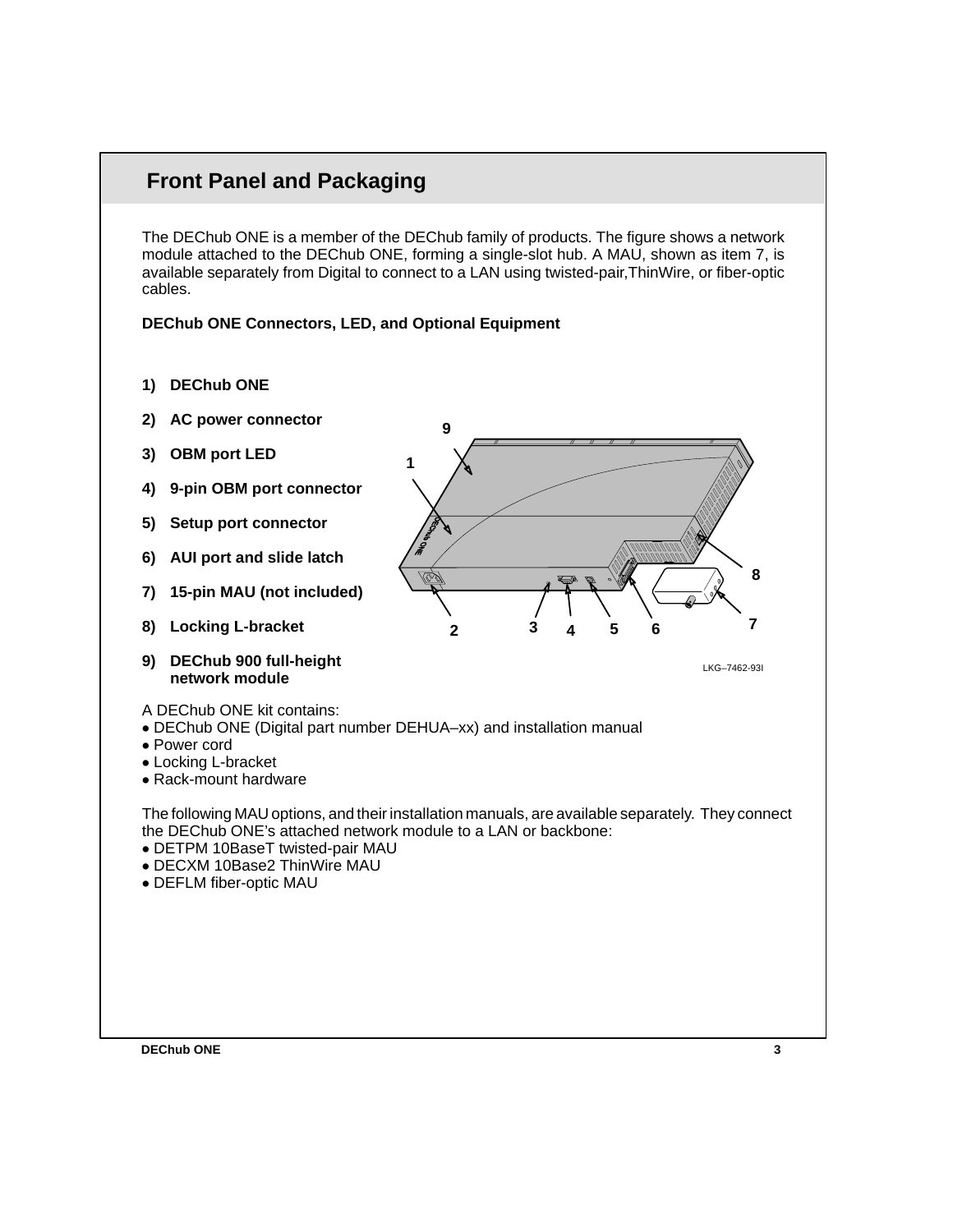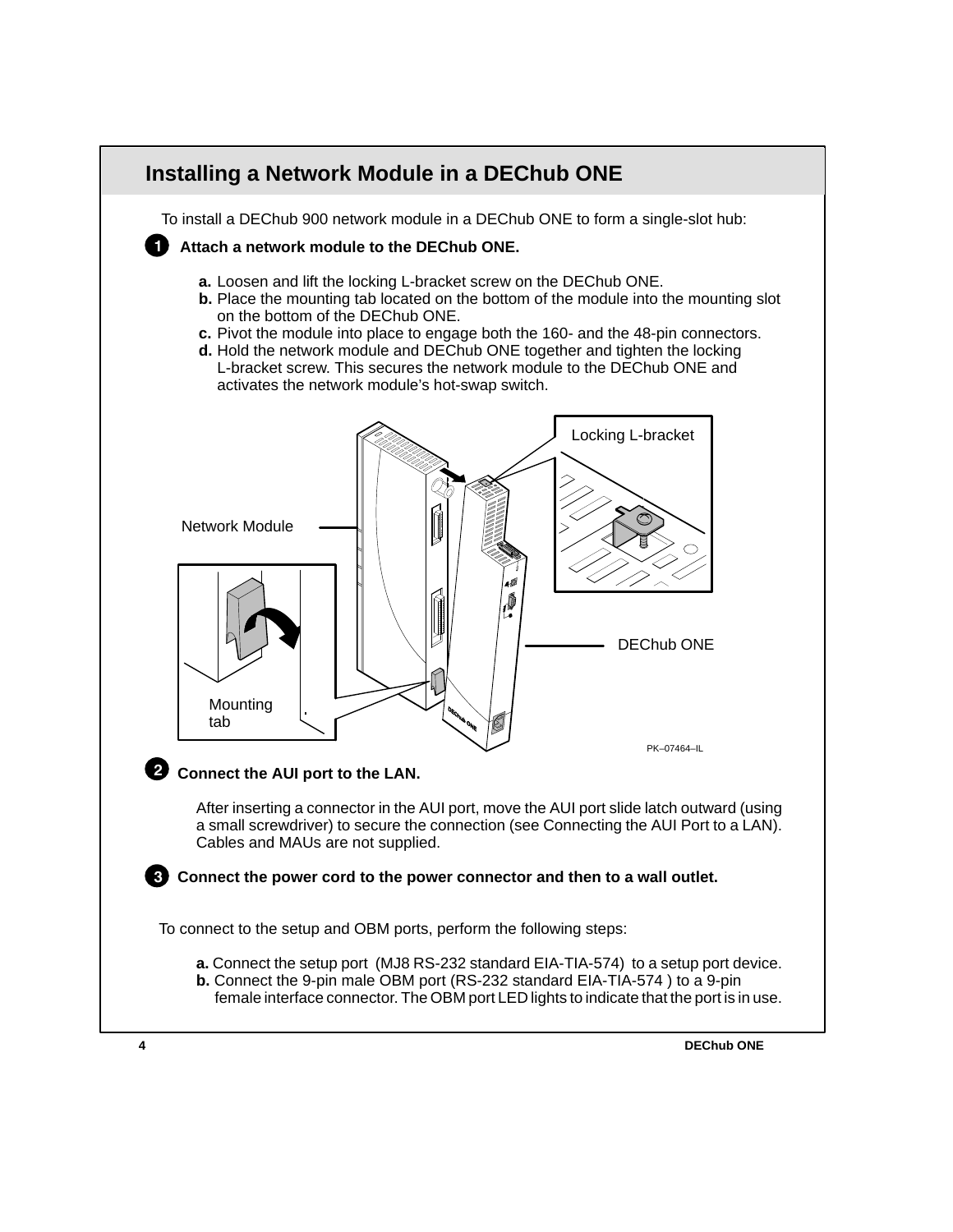## **Mounting the Single-Slot Hub**

The single-slot hub may be placed on a table top or mounted in a 19-inch equipment rack. To use it on a table top, attach four self-sticking rubber foot pads (provided) on the underside of the single-slot hub, placing 2 foot pads on the DEChub ONE and 2 foot pads on the attached network module.

To mount a single-slot hub in a 19-inch equipment rack, follow these steps:

## **Connect the rack-mount brackets to the single-slot hub.**

Align the screw holes on each end of the rack-mount brackets with the holes on the DEChub ONE and network module and attach them using eight #6-32 flat-head screws.





### **Position and secure the single-slot hub unit in the equipment rack.**

Align the screw holes on the rack-mount brackets with the equipment rack holes. Attach the rack-mount single-slot hub to the rack using four #10-32 screws and U-nuts.

### **Connect the cables to the single-slot hub.**

See the cabling section in this manual and in the network module installation manual for information on cabling. Do not connect the power cord on the single-slot hub to a power outlet at this time.

### **Provide strain relief for the cabling.**

Use TyRaps or other suitable means to secure the cables to the rack along the raceways. Avoid placing undue strain on the cable connectors – do not tighten the TyRaps excessively or exceed the nominal bend radius of the cables.

### **Connect the power cord to the single-slot hub power connector and then to an outlet on the rack or to a wall outlet.**

Switch on the power and operate the module according to product recommendations.

**DEChub ONE 5**

N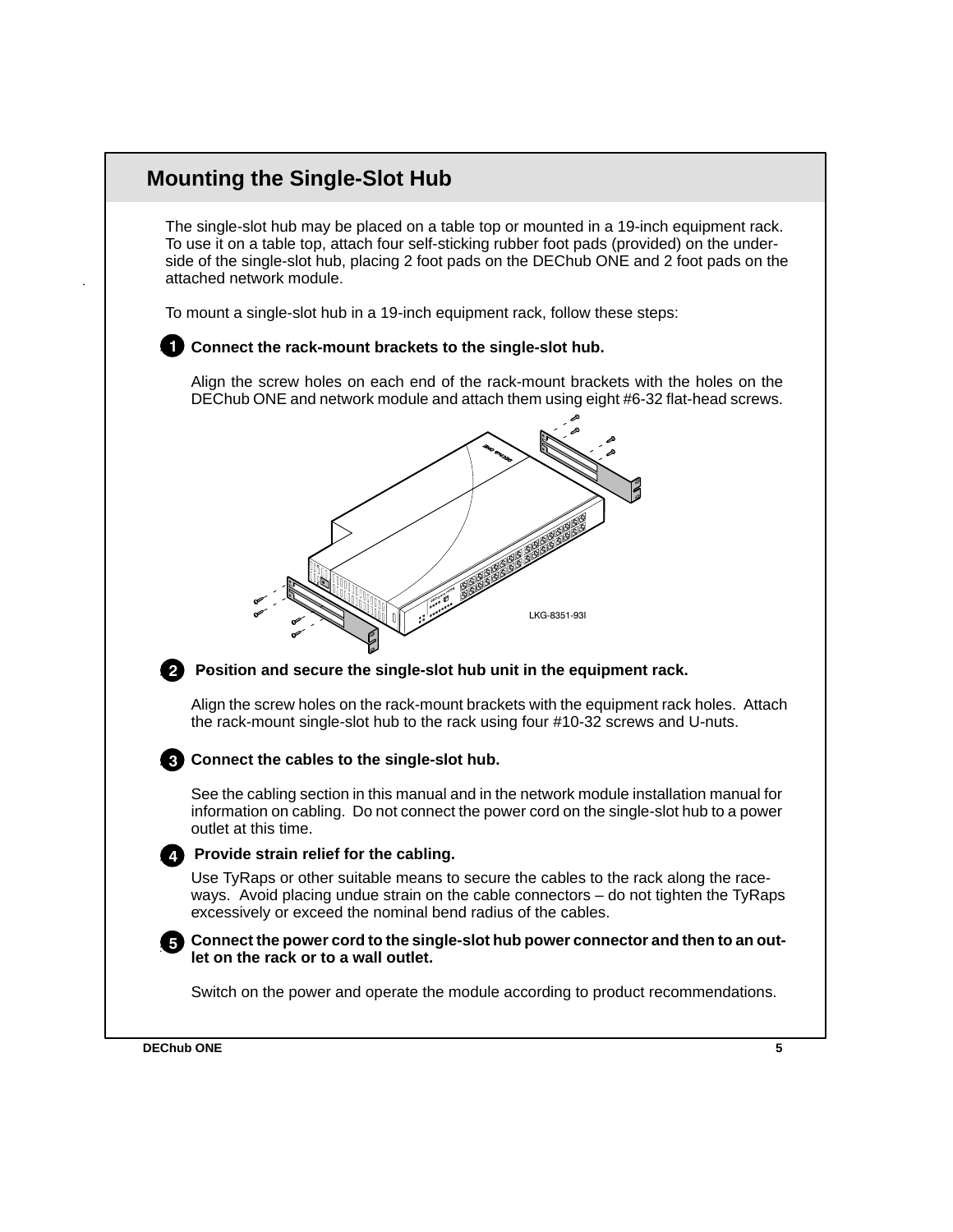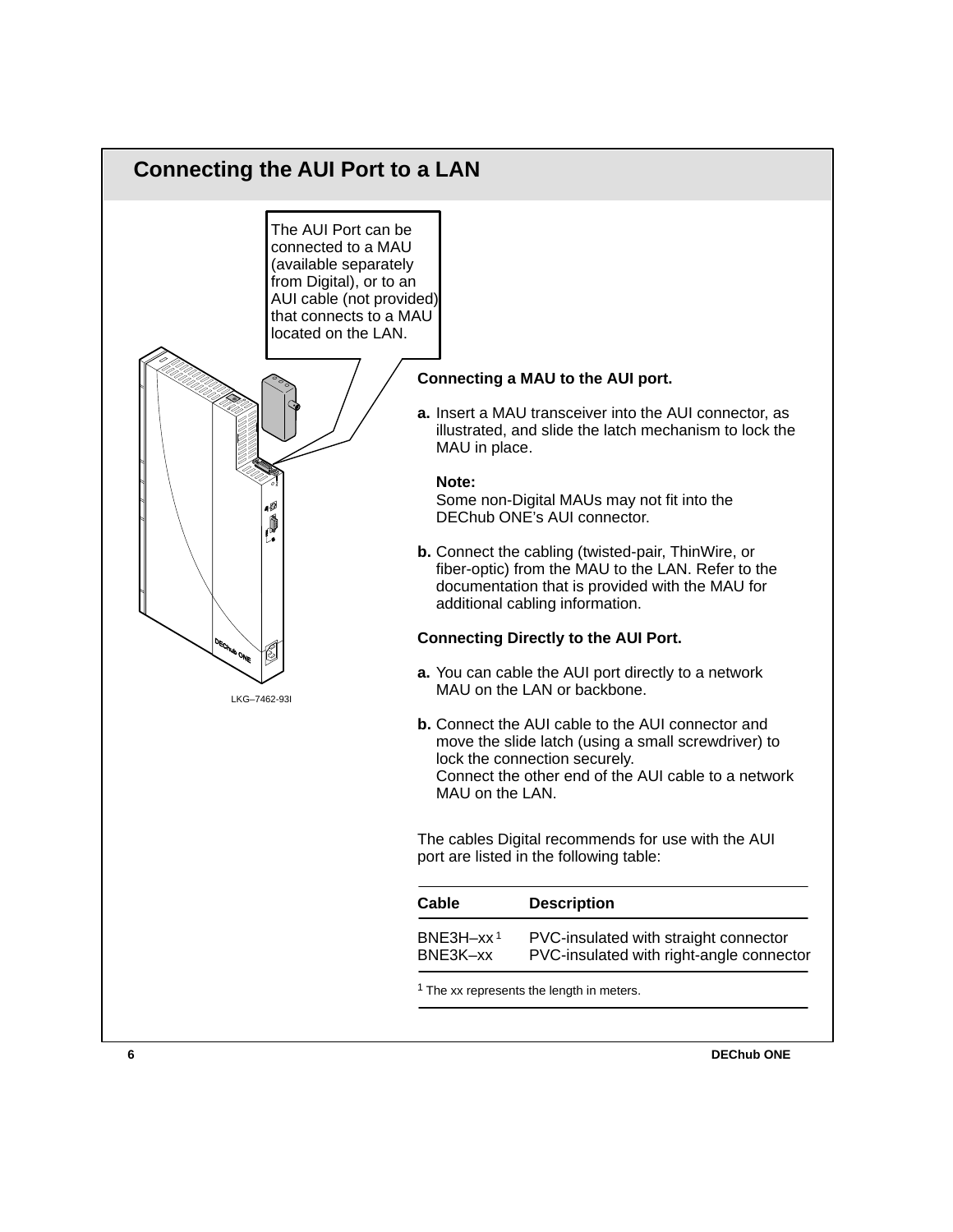# **Using the Setup Port**

You can connect a setup port device (terminal device, personal computer, or terminal server) to the setup port connector on the single-slot hub using various cables and adapters. This allows you to use the setup port to configure the attached network module's parameters. The default speed for the setup port is 9600 baud.

The setup port provides access to the setup port menu for the attached network module. This menu and the setup parameters are described in the documentation for the attached network module. Not all network modules support the setup port. Refer to the documentation for the specific network module for additional information.

The signals for the setup port connector are listed in the following table:

### **Setup Port (shielded MJ-8) Pin Out**

| Pin | <b>Signal Name</b>   |
|-----|----------------------|
|     |                      |
| 1   | No connect           |
| 2   | Receive (RX)         |
| 3   | Ground               |
| 4   | No connect           |
| 5   | No connect           |
| 6   | Transmit (TX)        |
| 7   | Always high (+5 Vdc) |
| 8   | Always low           |
|     |                      |

The cable/adapters are listed in the following table:

### **Setup Port Cabling**

| <b>Cable/Adapter Type</b> | <b>Connecting Device</b>             |
|---------------------------|--------------------------------------|
| BN24H-xx <sup>1</sup>     | Terminal with 6-pin MMJ connector    |
| BN24H-xx/H8871-J          | Terminal with 9-pin D-sub connector  |
| BN24H-xx/H8575-J          | Terminal with 25-pin D-sub connector |

<sup>1</sup> The xx represents the length in meters.

**DEChub ONE 7**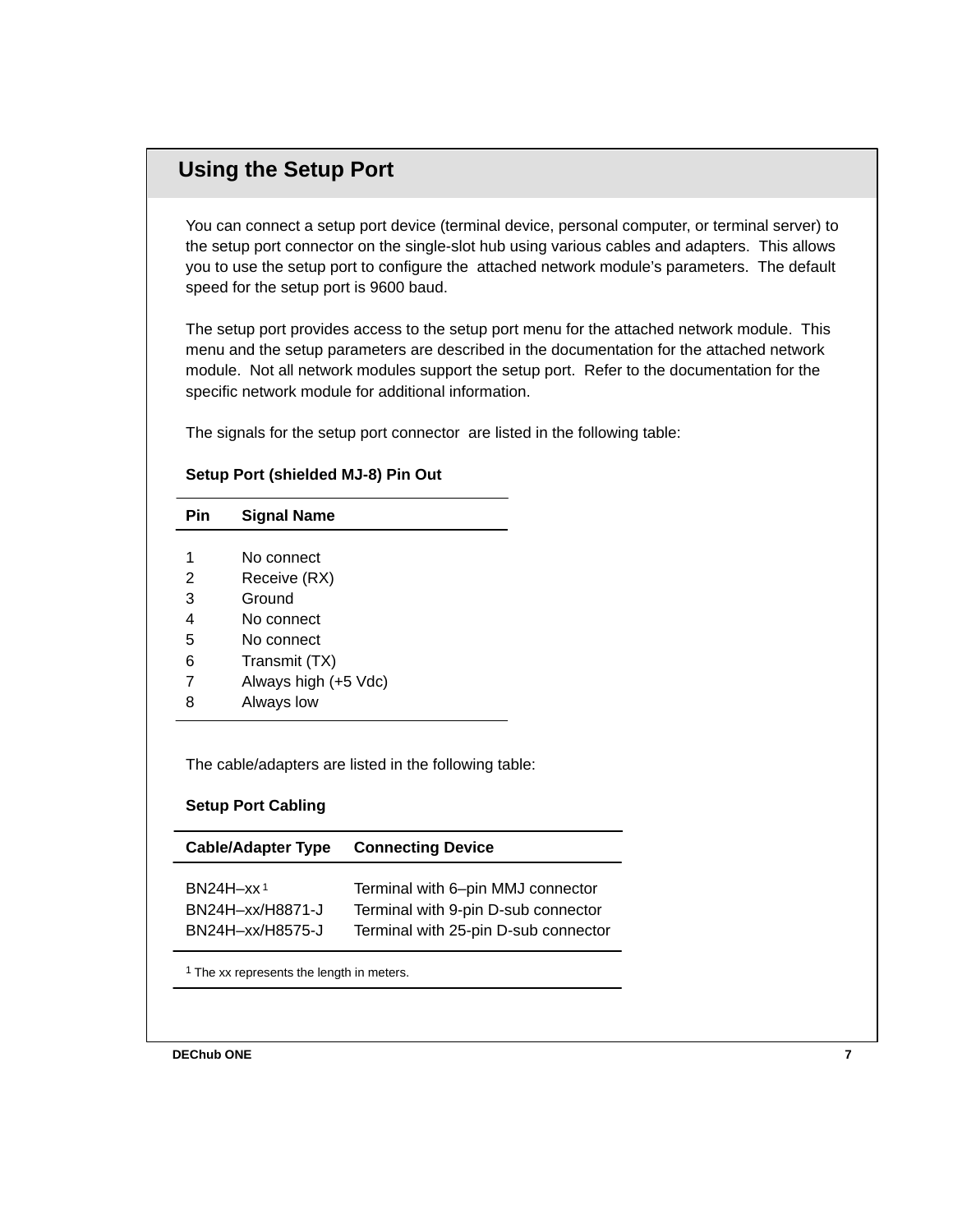## **Using the OBM Port**

The signals on the OBM Port conform to standard EIA-574, which is based on EIA-232D, but uses a 9-pin (DB9) connector, instead of a 25-pin connector. EIA-574 is the signaling standard used by the serial ports on most personal computers. The OBM port appears as a data terminal equipment (DTE) device. The port can be connected to a modem by using a standard AT modem cable.

When the DEChub ONE has an OBM connection to an attached network module, the network module becomes manageable using Simple Network Management Protocol (SNMP) over Serial Line Interface Protocol (SLIP). Not all network modules support the OBM port. Refer the DEChub 900 MultiSwitch Owner's Manual for more OBM information.

The signals for the OBM port DB9 connector are listed in the following table:

### **OBM Port (DB9) Pin Out**

| Pin | <b>Signal Name</b>        |  |
|-----|---------------------------|--|
|     | Data Carrier Detect (DCD) |  |
| 2   | Receive Data (RXD)        |  |
| 3   | Transmit Data (TXD)       |  |
| 4   | Data Terminal Ready (DTR) |  |
| 5   | Ground                    |  |
| 6   | Data Set Ready (DSR)      |  |
|     | Request to Send (RTS)     |  |
| 8   | Clear to Send (CTS)       |  |
| 9   | No connect                |  |

### **OBM Port Cabling**

The OBM port cable/adapters are listed in the following table:

| <b>Cable/Adapter Type</b>                            | <b>Connecting Device</b>                                                      |  |  |  |
|------------------------------------------------------|-------------------------------------------------------------------------------|--|--|--|
| BN24H-xx <sup>1</sup> /H8571-J                       | DECserver 900TM, DECserver 900TL, or DECserver 90M<br>with 8-pin MJ connector |  |  |  |
| BC29Q-10                                             | PC with 9-pin D-sub connector                                                 |  |  |  |
| BC29P-10                                             | Modem with 25-pin D-sub communications port                                   |  |  |  |
| <sup>1</sup> The xx represents the length in meters. |                                                                               |  |  |  |

**8** DEChub ONE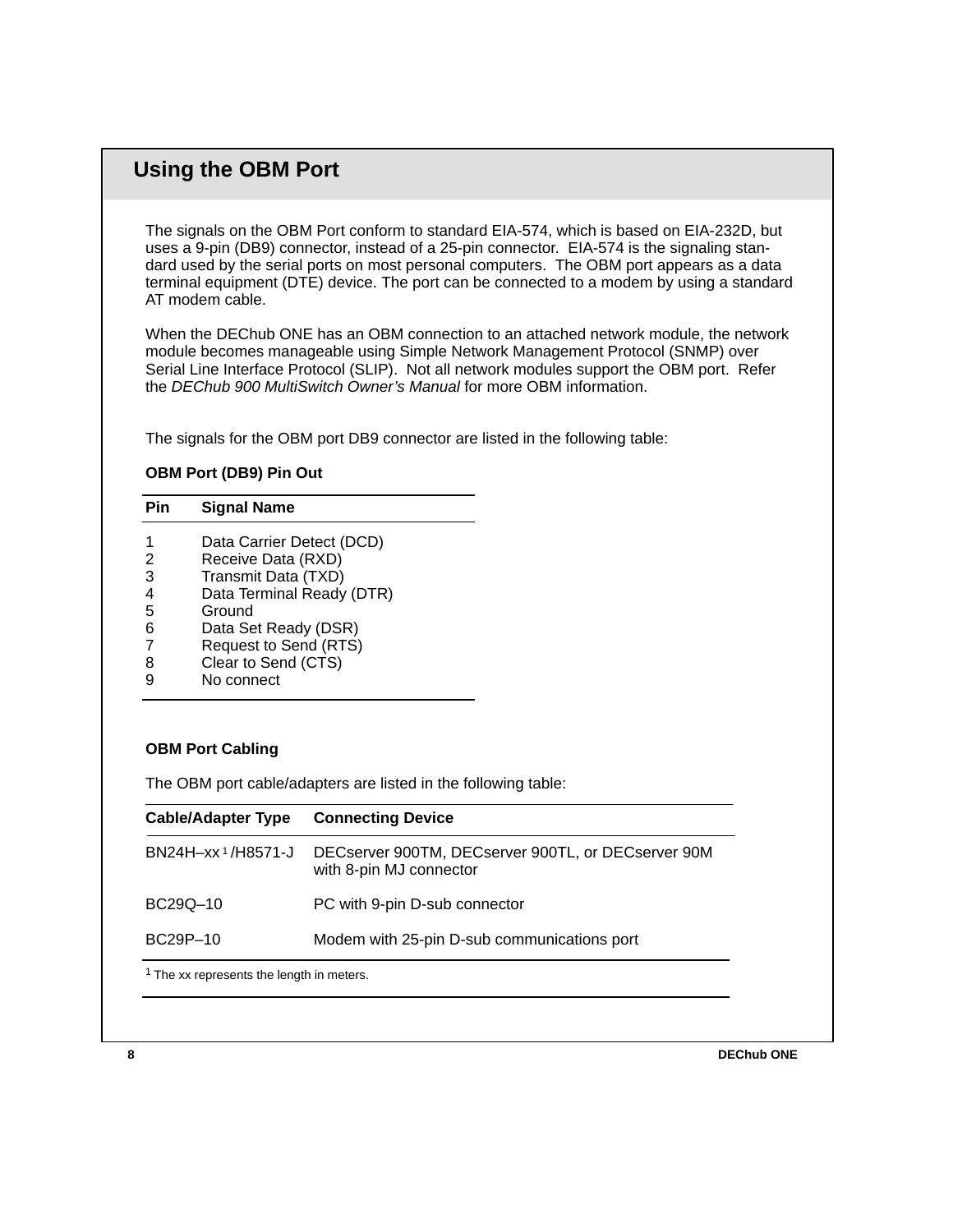| <b>Problem Solving</b>                                                                    |                                                                 |                                                                                                                                                                                                                                                                          |  |  |
|-------------------------------------------------------------------------------------------|-----------------------------------------------------------------|--------------------------------------------------------------------------------------------------------------------------------------------------------------------------------------------------------------------------------------------------------------------------|--|--|
|                                                                                           |                                                                 |                                                                                                                                                                                                                                                                          |  |  |
| If                                                                                        | Then                                                            | Do This                                                                                                                                                                                                                                                                  |  |  |
| Power LED is off on the attached<br>network module.                                       | The single-slot hub has no power<br>input.                      | Ensure that the ac power cord is<br>properly connected to the<br>DEChub ONE and wall outlet.                                                                                                                                                                             |  |  |
|                                                                                           |                                                                 | Check the wall outlet power.                                                                                                                                                                                                                                             |  |  |
|                                                                                           |                                                                 | Ensure that the hot-swap switch<br>is properly engaged and reseat<br>the connectors.                                                                                                                                                                                     |  |  |
|                                                                                           | The DEChub ONE fan runs<br>continuously.                        | Reseat the connectors.<br>If the fan still runs, replace<br>the attached network module.                                                                                                                                                                                 |  |  |
|                                                                                           | The fan is not running.                                         | Separate the network module<br>from the DEChub ONE.<br>If fan still does not run, replace<br>the DEChub ONE.<br>If the fan begins running, re-<br>place the network module.                                                                                              |  |  |
| Power LED is flashing on the<br>attached network module.                                  | The DEChub ONE fan runs inter-<br>mittently.                    | Separate the module from the<br>DEChub ONE.<br>If the fan continues to run<br>intermittently, replace the<br>DEChub ONE.<br>If the fan begins to run contin-<br>uously, troubleshoot or replace<br>the network module using its<br>problem-solving recommend-<br>ations. |  |  |
| The MAU Power OK LED is off<br>and the Power LED on the<br>attached network module is on. | The MAU does not have power.                                    | Ensure that the MAU is properly<br>connected to the AUI port and<br>that the slide latch is secure.<br>Refer to the MAU documentation<br>for proper cabling.<br>If the MAU is properly connected,<br>replace the DEChub ONE.                                             |  |  |
| The OBM port LED is off, and<br>the Power LED on the attached<br>network module is on.    | Either the OBM port is not in use,<br>or the OBM LED is faulty. | Ensure that the network module<br>supports OBM (has modem<br>capability) and that the OBM port<br>is in use.<br>If the DEChub ONE is not the<br>problem, troubleshoot or replace<br>the network module using its<br>problem-solving recommend-<br>ations.                |  |  |
| <b>DEChub ONE</b>                                                                         |                                                                 | 9                                                                                                                                                                                                                                                                        |  |  |